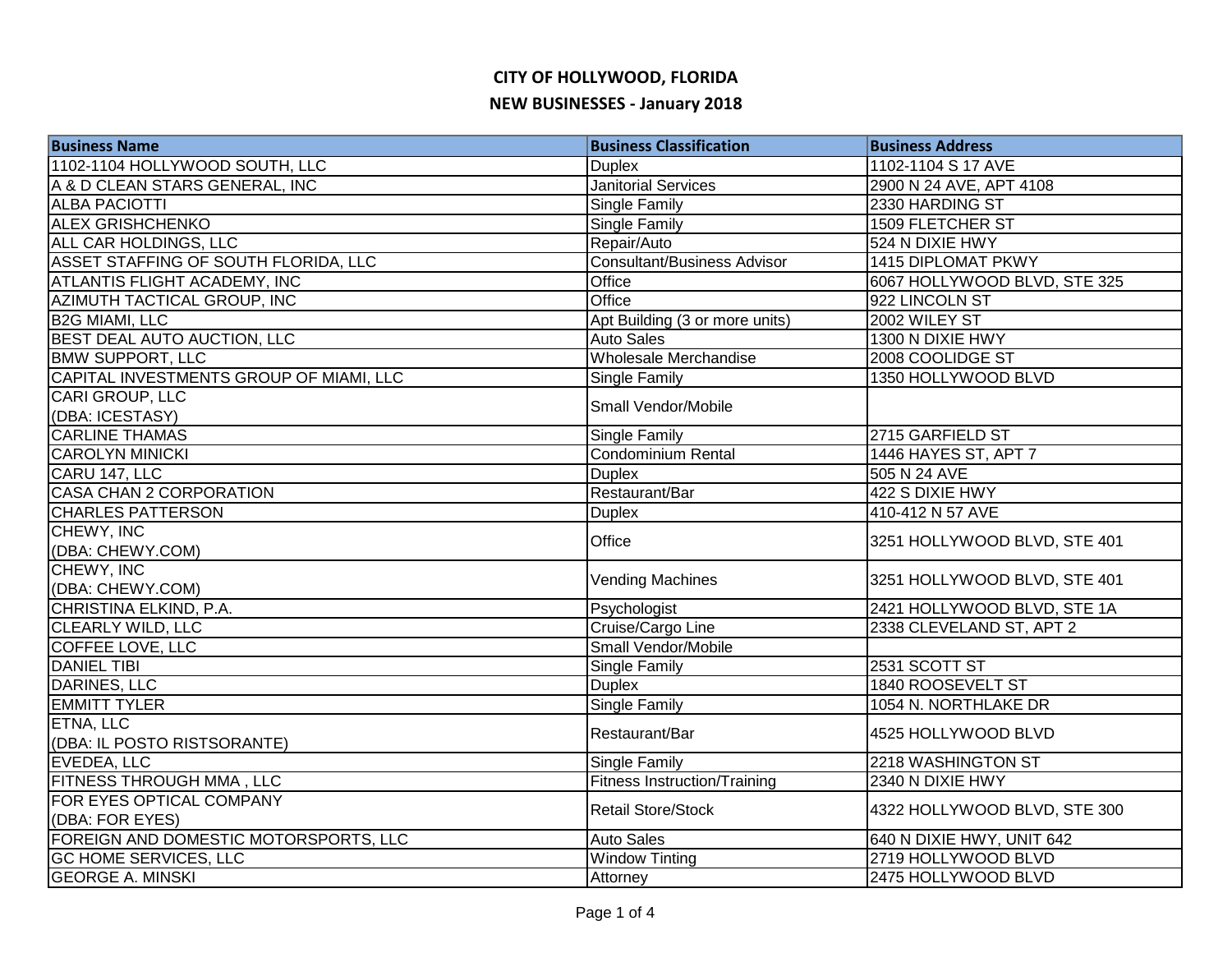| <b>Business Name</b>                  | <b>Business Classification</b>    | <b>Business Address</b>    |
|---------------------------------------|-----------------------------------|----------------------------|
| <b>GILDARDO PEREZ-LLAUDA</b>          | <b>Single Family</b>              | 2523 TAFT ST               |
| <b>GRACE SCIORTINO</b>                | <b>Commercial Rental Units</b>    | 1056 S 56 AVE              |
| <b>HAIM BENSIMON</b>                  | <b>Duplex</b>                     | 5209 WILEY ST              |
| <b>HEAT RENTALS, LLC</b>              | <b>Duplex</b>                     | 1727 PIERCE ST             |
| HH CONDO 2303, LLC                    | Condominium Rental                | 4111 S OCEAN DR, UNIT 2303 |
| HH CONDO 2307, LLC                    | Condominium Rental                | 4111 S OCEAN DR, UNIT 2307 |
| HH CONDO 2411, LLC                    | Condominium Rental                | 4111 S OCEAN DR, UNIT 2411 |
| <b>HOLIDAY CVS, LLC</b>               |                                   | 3400 HOLLYWOOD BLVD        |
| (DBA: CVS/PHARMACY #5142)             | <b>Pharmacy Store</b>             |                            |
| <b>IOAN ILCA</b>                      | Apt Building (3 or more units)    | 6014 RODMAN ST             |
| IZAGUIRRE AUTO REPAIR, LLC            | Repair/Auto                       | 5650 RODMAN ST             |
| JALAN JALAN COLLECTION, INC           | <b>Furniture/Houseware Stores</b> | 3790 N 28 TER              |
| <b>JAMIE TARICH</b>                   | Attorney                          | 1946 TYLER ST              |
| <b>JIRI CERNY</b>                     | <b>Duplex</b>                     | 1628 PLUNKETT ST           |
| JOHNSTON, EDGAR                       | <b>Single Family</b>              | 1644 VAN BUREN ST          |
| <b>JUGS AUTO TUNES, INC</b>           | <b>Electronic Installation</b>    | 911 S 58 AVE, BAY A        |
| JVC MOTOR GROUP CORP.                 | Auto/Paint & Body                 | 5920 RODMAN ST             |
| <b>KAREN J. LEONARD</b>               | Day Care Certified                | 620 S RAINBOW DR           |
| (DBA: LEONARD FAMILY CHILD CARE)      |                                   |                            |
| KARMA BEAUTY BAR AND SPA, LLC         | Cosmetologists/Facials            | 2 OAKWOOD BLVD             |
| KAROLY C. BAN                         | Apt Building (3 or more units)    | 5715-5717 TAYLOR ST        |
| KASBATI INVESTMENTS, LLC              | Single Family                     | 6105 DEWEY ST              |
| <b>KJB ONE, INC</b>                   | <b>Single Family</b>              | 1019 N 18 CT               |
| <b>LAURENCE BUTLER</b>                | <b>Single Family</b>              | 5118 ADAMS ST              |
| LAW OFFICES OF GEORGE A. MINSKI, P.A. | Office                            | 2475 HOLLYWOOD BLVD        |
| LB PROCESS SERVICES GROUP CORP.       | Single Family                     | 3926 JOHNSON ST            |
| LEOTAY RESTAURANT GROUP, LLC          | Restaurant/Bar                    | 2001 HARRISON ST           |
| (DBA: PATTY MACS)                     |                                   |                            |
| LOSCA, LLC                            | <b>Condominium Rental</b>         | 2450 LINCOLN ST, UNIT 10   |
| LOSCA, LLC                            | Condominium Rental                | 2450 LINCOLN ST, #12       |
| <b>LUCRETIA CANDALE</b>               | <b>Duplex</b>                     | 701-703 N 59 AVE           |
| LUIS CENEDESE                         | Condominium Rental                | 400 N SURF RD, APT PH 1    |
| LZ INVESTMENTS CAPITAL, LLC           | Single Family                     | 2434 WASHINGTON ST         |
| MAGEMA, LLC                           | Single Family                     | 1546 VAN BUREN ST          |
| <b>MANNY M. TARICH</b>                | Attorney                          | 1946 TYLER ST              |
| MARCO ORGANIZATION, INC               | Condominium Rental                | 2915 WASHINGTON ST, #8     |
| MARCO ORGANIZATION, INC               | Condominium Rental                | 2915 WASHINGTON ST, #9     |
| MARGARET GUARINO REV TR               | <b>Single Family</b>              | 1551 SEAGRAPE WAY          |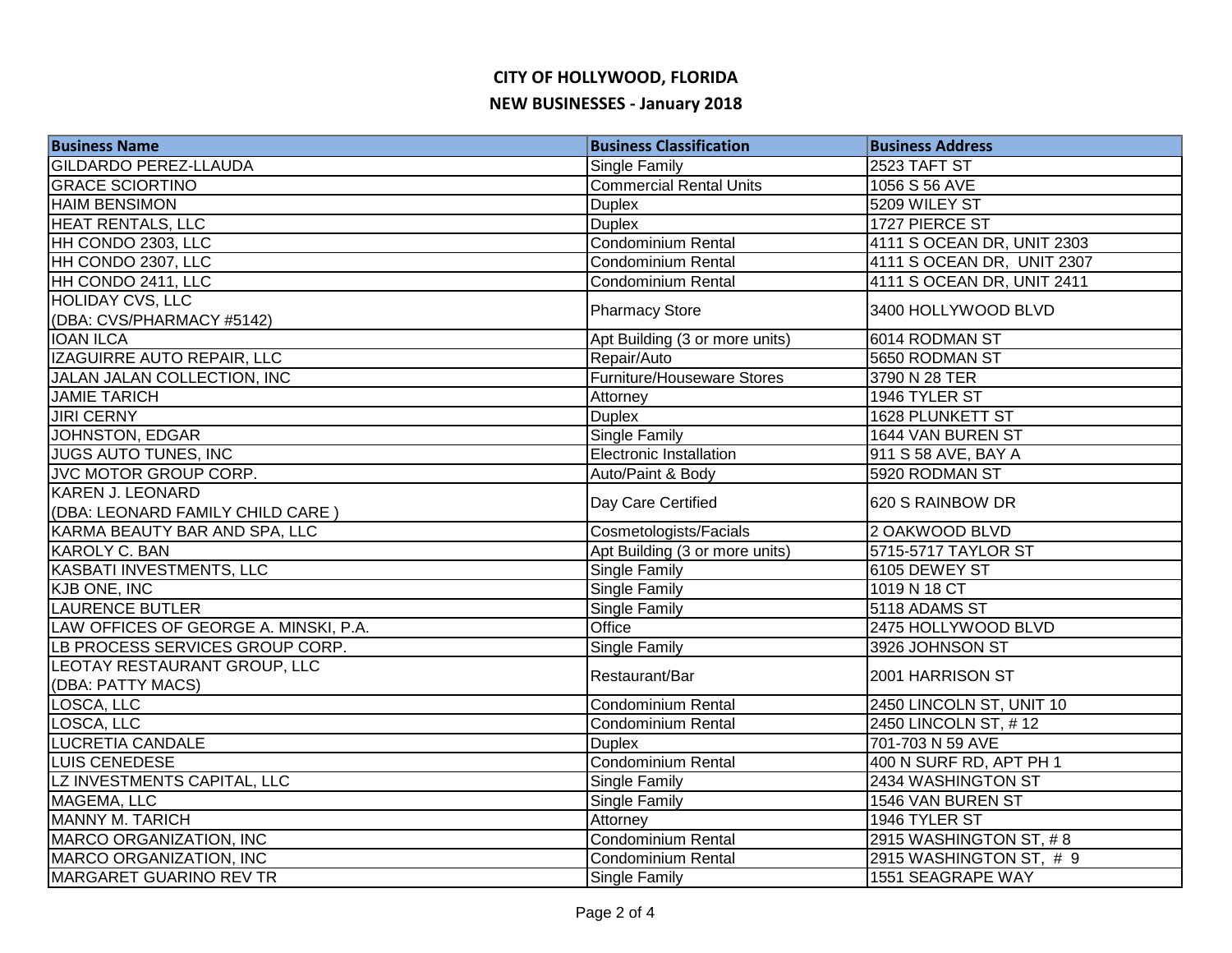| <b>Business Name</b>                     | <b>Business Classification</b> | <b>Business Address</b>      |
|------------------------------------------|--------------------------------|------------------------------|
| MARIA ENZA FINAMORE DESIGN, LLC          | Office                         | 807 N GOLF DR                |
| <b>MARLON IGNACIO VIVAS</b>              | Single Family                  | 527 N 24 AVE                 |
| <b>MARTIN LEWIS</b>                      | <b>Single Family</b>           | 761 S 62 AVE                 |
| <b>MARTINA'S TABLE, INC</b>              |                                | 1852 POLK ST                 |
| (DBA: EL CAFECITO)                       | Restaurant/Bar                 |                              |
| MEDICAL KARE NETWORK, LLC                | Office                         | 5771 WASHINGTON ST, UNIT H-2 |
| MEGMOTOR SCOOTER CORP                    | Repair Service                 | 5791 PLUNKETT ST, UNIT 4     |
| <b>MIQUEL TIO</b>                        | <b>Condominium Rental</b>      | 2450 LINCOLN ST, UNIT 6      |
| <b>MONICA GONZALEZ</b>                   | <b>Single Family</b>           | 2462 DEWEY ST                |
| NATYMAR, LLC                             | <b>Condominium Rental</b>      | 2450 LINCOLN ST, UNIT 8      |
| NATYMAR, LLC                             | <b>Condominium Rental</b>      | 2450 LINCOLN ST, UNIT 1      |
| NATYMAR, LLC                             | <b>Condominium Rental</b>      | 2450 LINCOLN ST, UNIT 9      |
| <b>NELLY MANCILLA</b>                    | <b>Retail Store/Stock</b>      |                              |
| (DBA: BREAD & PASTRIES)                  |                                | 1940 N 30 RD, BAY 188        |
| <b>NOBIL ESTETIC, CORP</b>               |                                |                              |
| (DBA: THE QUBES)                         | <b>Beauty Parlor</b>           | 250 N FEDERAL HWY            |
| NPD, LLC                                 | <b>Single Family</b>           | 722 GLENN PKWY               |
| <b>OFELIA AMAYA</b>                      | <b>Duplex</b>                  | 2440 DEWEY ST                |
| OHANA INVESTMENTS 2, INC                 | <b>Condominium Rental</b>      | 1315 N OCEAN DR, UNIT 102    |
| OHI ASSET II FL, LLC                     | <b>Commercial Rental Units</b> | 1721 PIERCE ST               |
| P&L CONSULTING USA, LLC                  | Condominium Rental             | 1431 S 14 AVE, #204          |
| PARADISE NAIL AND SPA OF HOLLYWOOD, LLC  | Nail Salon                     | 3259 HOLLYWOOD BLVD          |
| PAULAZ ENTERPRISES, INC                  |                                | 3286 N 29 CT                 |
| (DBA: IMAGE360 HOLLYWOOD FL)             | Manufacturing                  |                              |
| PERI BOYARSKY                            | <b>Condominium Rental</b>      | 311 LEE ST, UNIT 19          |
| PETER ANAJE                              | <b>Commercial Rental Units</b> | 1000 S 56 AVE                |
| PHYLLIS AHARONOVIC                       | <b>Single Family</b>           | 5710 HOOD ST                 |
| <b>PREFERRED PROPERTY SOLUTIONS, LLC</b> | <b>Single Family</b>           | 5813 WILEY ST                |
| <b>PRIME GROUP, INC</b>                  |                                |                              |
| (DBA: FLORIDA'S FINEST RAW HONEY)        | <b>Retail Store/Stock</b>      | 1940 N 30 RD                 |
| PROGRESS CAPITAL, LLC                    | <b>Broker/Real Estate</b>      | 6308 GRANT ST                |
| QUANTUM CONSTRUCTION GROUP, INC          | Contractor/General             | 2640 HOLLYWOOD BLVD, STE 219 |
| RAFEBO 2, LLC                            | Single Family                  | 1100 N 17 CT                 |
| RICHARD PAZ, P.A.                        | <b>Broker/Real Estate</b>      | 1946 TYLER ST                |
| ROBERTO VELOZ                            | <b>Repair Service</b>          | 5201 FLETCHER ST             |
| RODRIGO M. FERREIRA                      | <b>Single Family</b>           | 1635 WILEY ST                |
| <b>RYAN EMMER</b>                        | Single Family                  | 5670 FLETCHER ST             |
| <b>SAWAN INVESTMENT CORP</b>             | Apt Building (3 or more units) | 2247 SIMMS ST                |